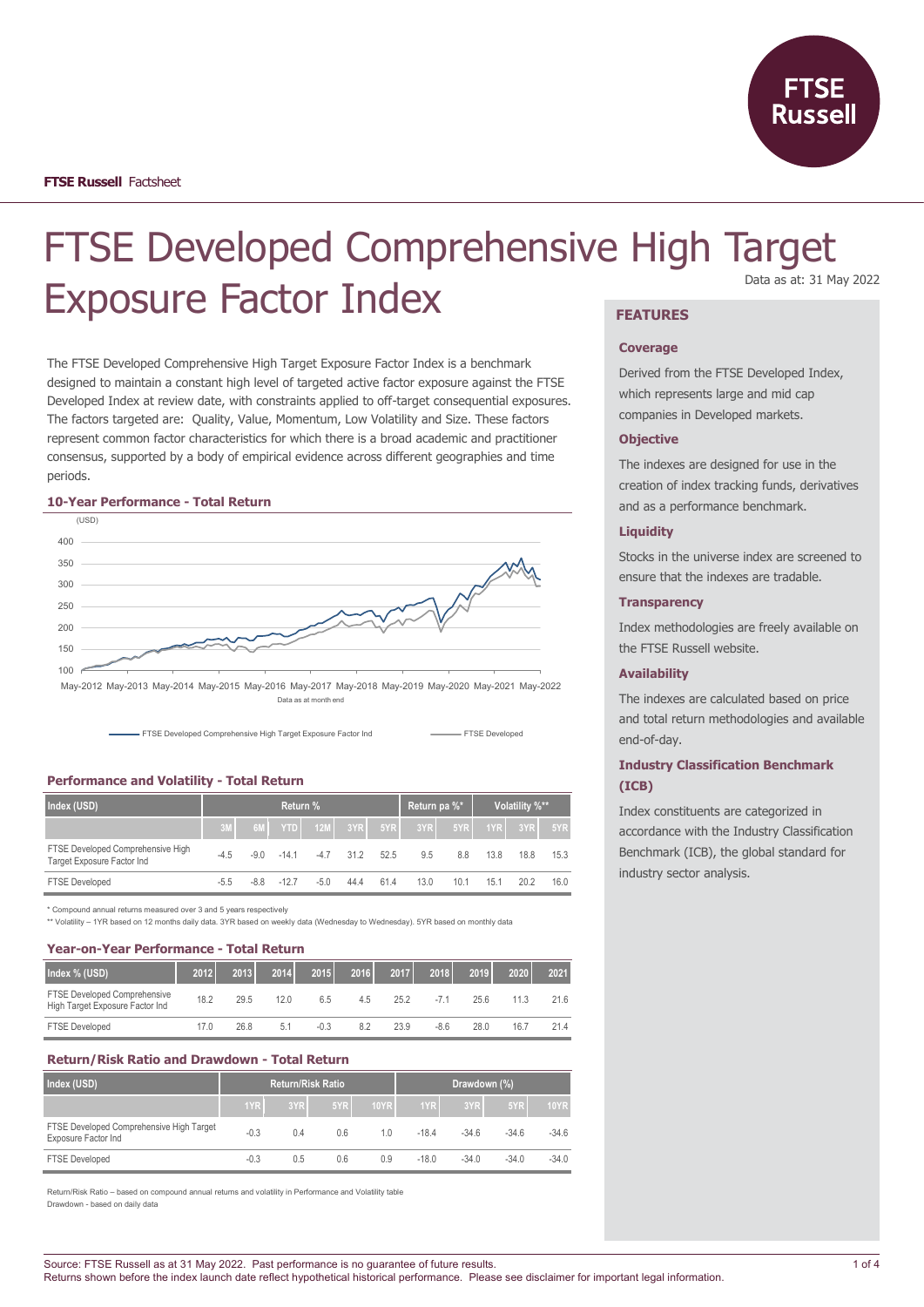# **Top 10 Constituents**

| <b>Constituent</b>               | Country    | <b>ICB Industry</b>       | FTSE Developed Comprehensive High Target<br><b>Exposure Factor Ind (Wgt %)</b> | <b>FTSE Developed</b><br>(Wgt %) | Diff %  |
|----------------------------------|------------|---------------------------|--------------------------------------------------------------------------------|----------------------------------|---------|
| Costco Wholesale<br>Corp         | <b>USA</b> | Consumer<br>Discretionary | 4.63                                                                           | 0.37                             | 4.25    |
| Apple Inc.                       | <b>USA</b> | Technology                | 3.71                                                                           | 4.16                             | $-0.46$ |
| Microsoft Corp                   | <b>USA</b> | Technology                | 2.54                                                                           | 3.71                             | $-1.17$ |
| Public Storage                   | <b>USA</b> | <b>Real Estate</b>        | 1.80                                                                           | 0.09                             | 1.71    |
| Royal Bank Of<br>Canada          | Canada     | Financials                | 1.57                                                                           | 0.27                             | 1.30    |
| <b>Archer Daniels</b><br>Midland | <b>USA</b> | <b>Consumer Staples</b>   | 1.54                                                                           | 0.09                             | 1.45    |
| Paychex                          | <b>USA</b> | Industrials               | 1.44                                                                           | 0.07                             | 1.37    |
| Equinor ASA                      | Norway     | Energy                    | 1.33                                                                           | 0.07                             | 1.26    |
| Allstate Corp                    | <b>USA</b> | Financials                | 1.31                                                                           | 0.07                             | 1.24    |
| Nucor Corp                       | <b>USA</b> | <b>Basic Materials</b>    | 1.30                                                                           | 0.07                             | 1.24    |
| <b>Totals</b>                    |            |                           | 21.17                                                                          | 8.97                             |         |

# **ICB Industry Breakdown**

|                 |                               | <b>FTSE Developed</b><br><b>Comprehensive High Target</b><br><b>Exposure Factor Ind</b> |        | <b>FTSE Developed</b> |        |         |
|-----------------|-------------------------------|-----------------------------------------------------------------------------------------|--------|-----------------------|--------|---------|
| <b>ICB Code</b> | <b>CB Industry</b>            | No. of Cons                                                                             | Wgt %  | No. of Cons           | Wgt %  | Diff %  |
| 10              | Technology                    | 41                                                                                      | 13.87  | 223                   | 21.50  | $-7.63$ |
| 15              | Telecommunications            | 38                                                                                      | 5.37   | 69                    | 3.05   | 2.31    |
| 20              | Health Care                   | 38                                                                                      | 4.84   | 196                   | 12.88  | $-8.04$ |
| 30              | Financials                    | 108                                                                                     | 20.21  | 300                   | 13.80  | 6.41    |
| 35              | <b>Real Estate</b>            | 50                                                                                      | 6.40   | 154                   | 2.98   | 3.41    |
| 40              | <b>Consumer Discretionary</b> | 61                                                                                      | 12.32  | 376                   | 13.60  | $-1.28$ |
| 45              | <b>Consumer Staples</b>       | 64                                                                                      | 10.15  | 169                   | 6.64   | 3.51    |
| 50              | Industrials                   | 123                                                                                     | 13.42  | 428                   | 13.17  | 0.25    |
| 55              | <b>Basic Materials</b>        | 55                                                                                      | 4.41   | 144                   | 3.89   | 0.52    |
| 60              | Energy                        | 16                                                                                      | 2.44   | 65                    | 5.20   | $-2.76$ |
| 65              | <b>Utilities</b>              | 61                                                                                      | 6.58   | 100                   | 3.27   | 3.31    |
| <b>Totals</b>   |                               | 655                                                                                     | 100.00 | 2224                  | 100.00 |         |

# **INFORMATION**

# **Index Universe**

FTSE Developed Index

**Index Launch**

10 February 2020

## **Base Date**

15 March 2019

**Base Value**

1000

# **Investability Screen**

Actual free float and liquidity screen applied to underlying

## **Index Calculation**

End-of-day

# **End-of-Day Distribution**

Via FTP and email

## **Currency**

USD, EUR, GBP, JPY, AUD, CNY, HKD, CAD

# **Review Dates**

Semi Annually in March and September

## **History**

Available from September 2000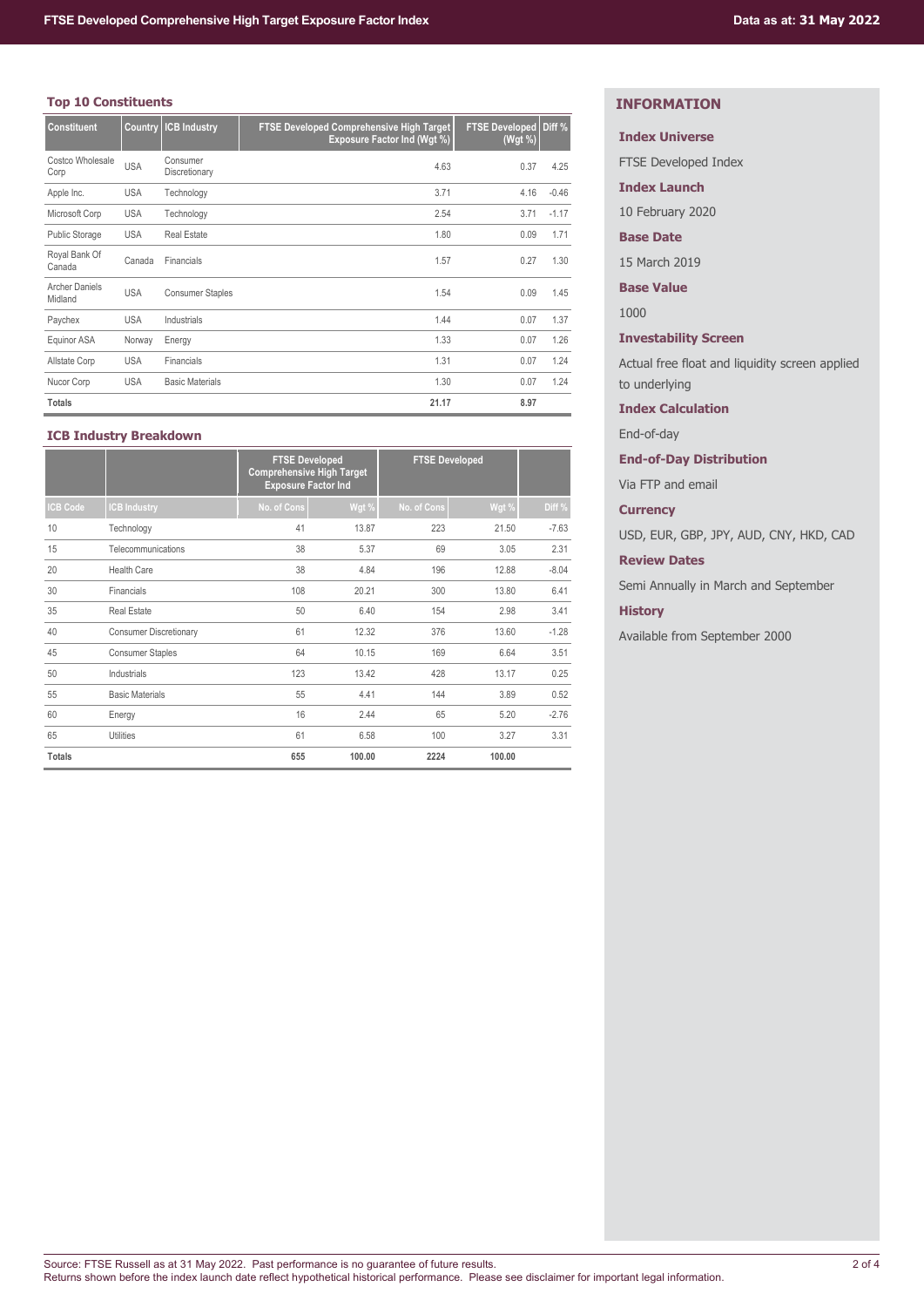# **Country Breakdown**

|               | <b>FTSE Developed Comprehensive</b><br><b>High Target Exposure Factor Ind</b> |        | <b>FTSE Developed</b> |        |          |
|---------------|-------------------------------------------------------------------------------|--------|-----------------------|--------|----------|
| Country       | No. of Cons                                                                   | Wgt %  | No. of Cons           | Wgt %  | Diff %   |
| Australia     | 45                                                                            | 5.93   | 111                   | 2.48   | 3.44     |
| Austria       | $\overline{2}$                                                                | 0.09   | $\overline{7}$        | 0.06   | 0.03     |
| Belgium       | $\overline{7}$                                                                | 0.65   | 16                    | 0.28   | 0.37     |
| Canada        | 31                                                                            | 7.99   | 51                    | 3.16   | 4.83     |
| Denmark       | 5                                                                             | 1.66   | 21                    | 0.72   | 0.94     |
| Finland       | 6                                                                             | 0.46   | 17                    | 0.38   | 0.09     |
| France        | 17                                                                            | 1.35   | 78                    | 3.00   | $-1.65$  |
| Germany       | 12                                                                            | 2.26   | 85                    | 2.32   | $-0.06$  |
| Hong Kong     | 16                                                                            | 1.69   | 90                    | 0.94   | 0.74     |
| Ireland       | $\overline{1}$                                                                | 0.01   | $\overline{4}$        | 0.06   | $-0.05$  |
| Israel        | 22                                                                            | 1.87   | 42                    | 0.22   | 1.66     |
| Italy         | 8                                                                             | 0.35   | 38                    | 0.72   | $-0.37$  |
| Japan         | 100                                                                           | 6.09   | 507                   | 6.90   | $-0.82$  |
| Korea         | 39                                                                            | 1.83   | 161                   | 1.64   | 0.19     |
| Netherlands   | 9                                                                             | 1.70   | 30                    | 1.17   | 0.53     |
| New Zealand   | $\overline{7}$                                                                | 0.60   | 15                    | 0.09   | 0.51     |
| Norway        | 6                                                                             | 1.75   | 17                    | 0.24   | 1.51     |
| Poland        | 5                                                                             | 0.25   | 13                    | 0.07   | 0.18     |
| Portugal      | $\overline{2}$                                                                | 0.21   | $\overline{4}$        | 0.06   | 0.15     |
| Singapore     | 22                                                                            | 1.54   | 39                    | 0.39   | 1.14     |
| Spain         | 5                                                                             | 1.01   | 26                    | 0.72   | 0.29     |
| Sweden        | 27                                                                            | 3.35   | 61                    | 0.95   | 2.40     |
| Switzerland   | 30                                                                            | 3.73   | 52                    | 2.79   | 0.93     |
| UK            | 34                                                                            | 3.23   | 117                   | 4.67   | $-1.44$  |
| <b>USA</b>    | 197                                                                           | 50.40  | 622                   | 65.97  | $-15.57$ |
| <b>Totals</b> | 655                                                                           | 100.00 | 2224                  | 100.00 |          |

# **Index Characteristics**

| <b>Attributes</b>       | <b>FTSE Developed Comprehensive</b><br>High Target Exposure Factor Ind | <b>FTSE Developed</b> |
|-------------------------|------------------------------------------------------------------------|-----------------------|
| Number of constituents  | 655                                                                    | 2224                  |
| Dividend Yield %        | 2.57                                                                   | 2.04                  |
| Constituent (Wqt %)     |                                                                        |                       |
| Average                 | 0.15                                                                   | 0.04                  |
| Largest                 | 4.63                                                                   | 4.16                  |
| Median                  | 0.04                                                                   | 0.01                  |
| Top 10 Holdings (Wgt %) | 21.17                                                                  | 16.61                 |